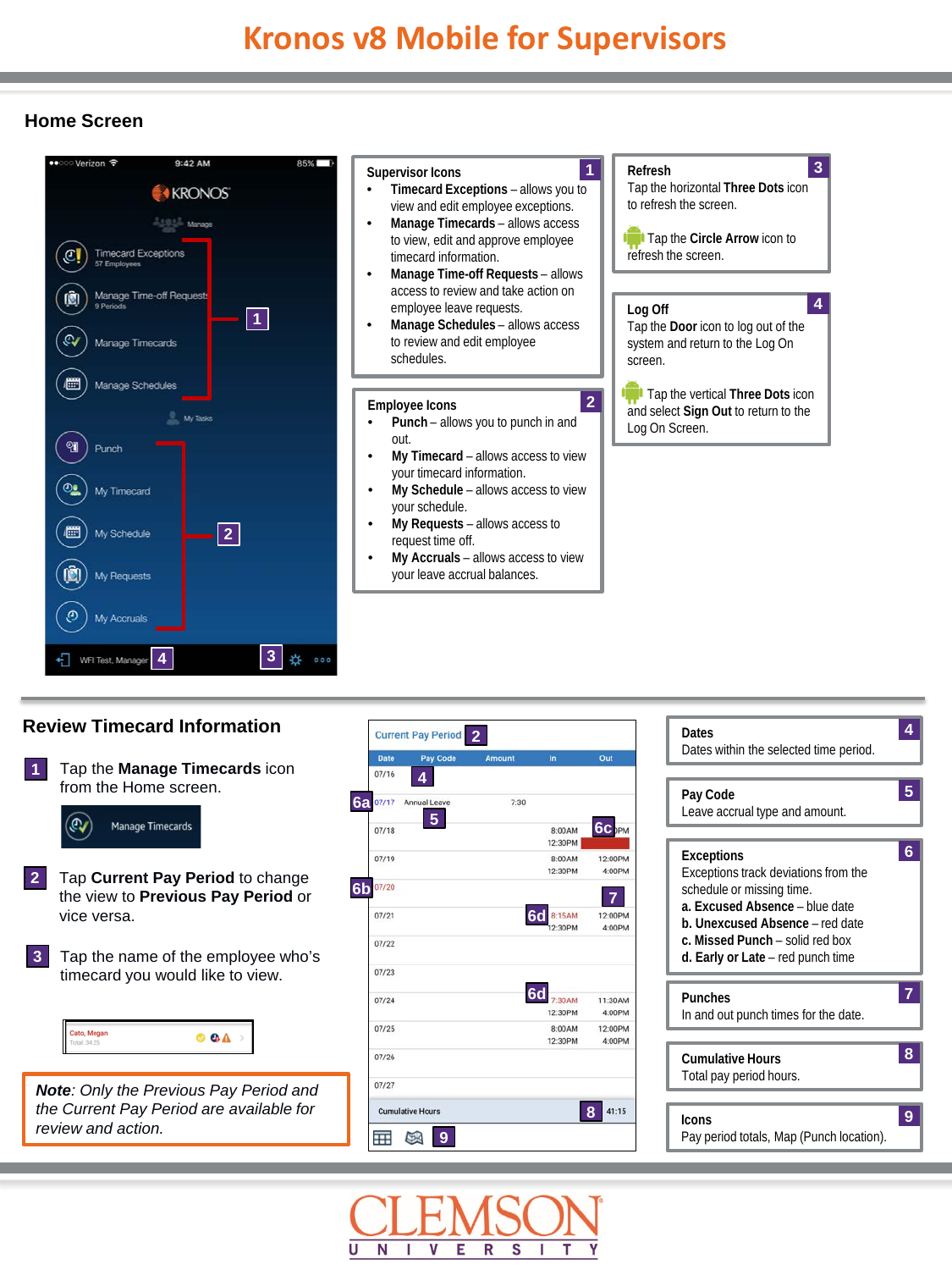![](_page_1_Picture_1.jpeg)

![](_page_1_Picture_2.jpeg)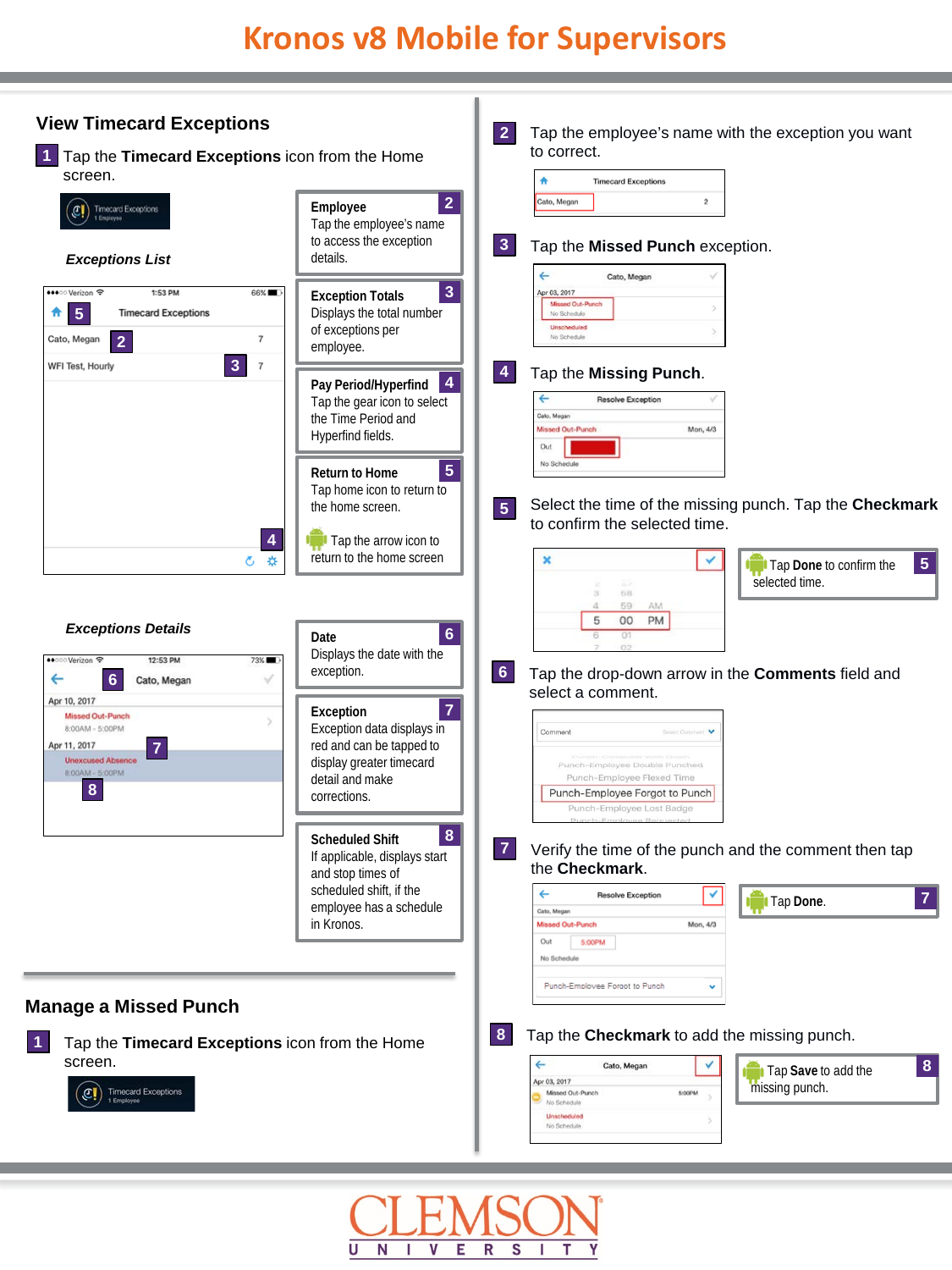## **Kronos v8 Mobile for Supervisors**

![](_page_2_Figure_1.jpeg)